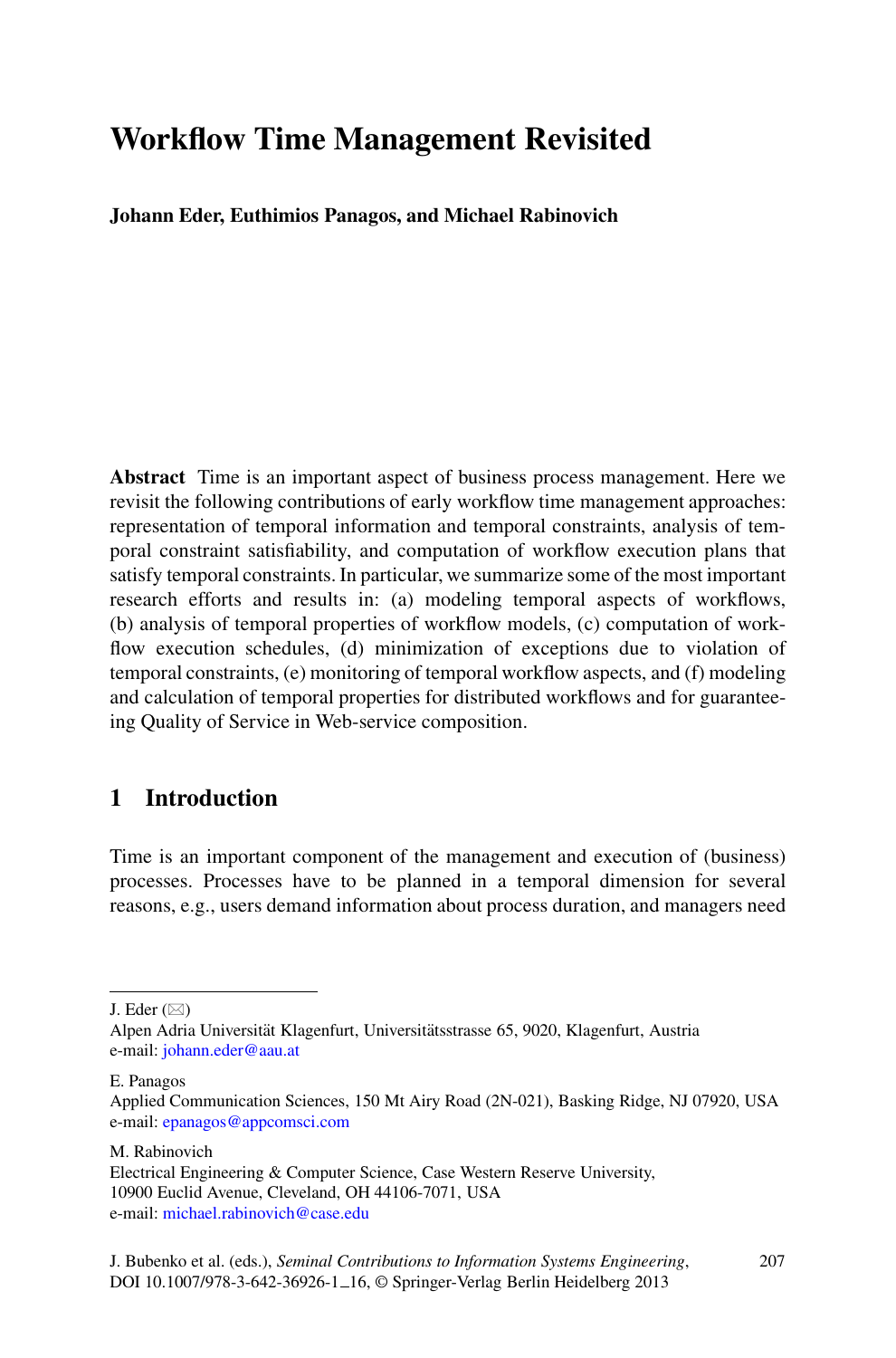temporal information for scheduling and organizing work and workforce. Temporal information is necessary for improving business processes, lower cost, and allow timely reactions to external events. Many business processes have restrictions such as limited duration of subprocesses or activities, terms of delivery, dates of re-submission, or activity deadlines. Typically, violations of temporal constraints increase the cost of business processes, may create unnecessary additional work, or lead to the violation of contracts with clients. In summary, poor consideration of temporal aspects reduces the quality of the services offered by an organization and lowers its competitiveness.

Therefore workflow managements systems should care for the following requirements [\[13,](#page-4-0) [15\]](#page-4-1):

- At build-time, when workflow schemas are defined and developed, workflow modelers need means to represent time-related aspects of business processes (activity durations, time constraints between activities, etc.) and check their feasibility.
- Process managers need support to compute schedules for the execution of processes. They need means to be warned about possible violations of temporal constraints as early as possible such that they can react and take measures to avoid time failures, e.g. by extending internal deadlines if possible, assigning overtime, or invoking "emergency" processes.
- Workflow participants need information about urgencies of the tasks assigned to them to manage their personal work lists in accordance with the overall goals.
- Workflow management systems should recognize violations of temporal constraints and trigger exception handling steps to regain a consistent state of active workflow instances.
- Recording temporal information about business process executions helps improving (re-engineering) business processes and allows better planning of process execution.

At the end of the 1990s, the temporal aspects of workflows were taken up by Information Systems Engineering research. Solutions in related areas could not be easily applied to workflows. Production scheduling was an established discipline, but workflows differ from shop floor processes considerably, especially in the information about the individual activities (process steps), the resources they require, the decisions (choices) made during run-time, etc. Project management tools, on the other hand, are tailored towards supporting individual projects rather than the management of multi-instance workflows. While temporal reasoning was helpful for model analysis, it did not address disjunctive constraints (XOR splits) and did not provide support for the other requirements outlined above.

Around 1997–1999 the first papers (e.g. [\[4,](#page-4-2) [16,](#page-4-3) [31,](#page-5-0) [35,](#page-5-1) [37\]](#page-5-2)) raising the issues of time management for workflows were published and set the topic on the agenda.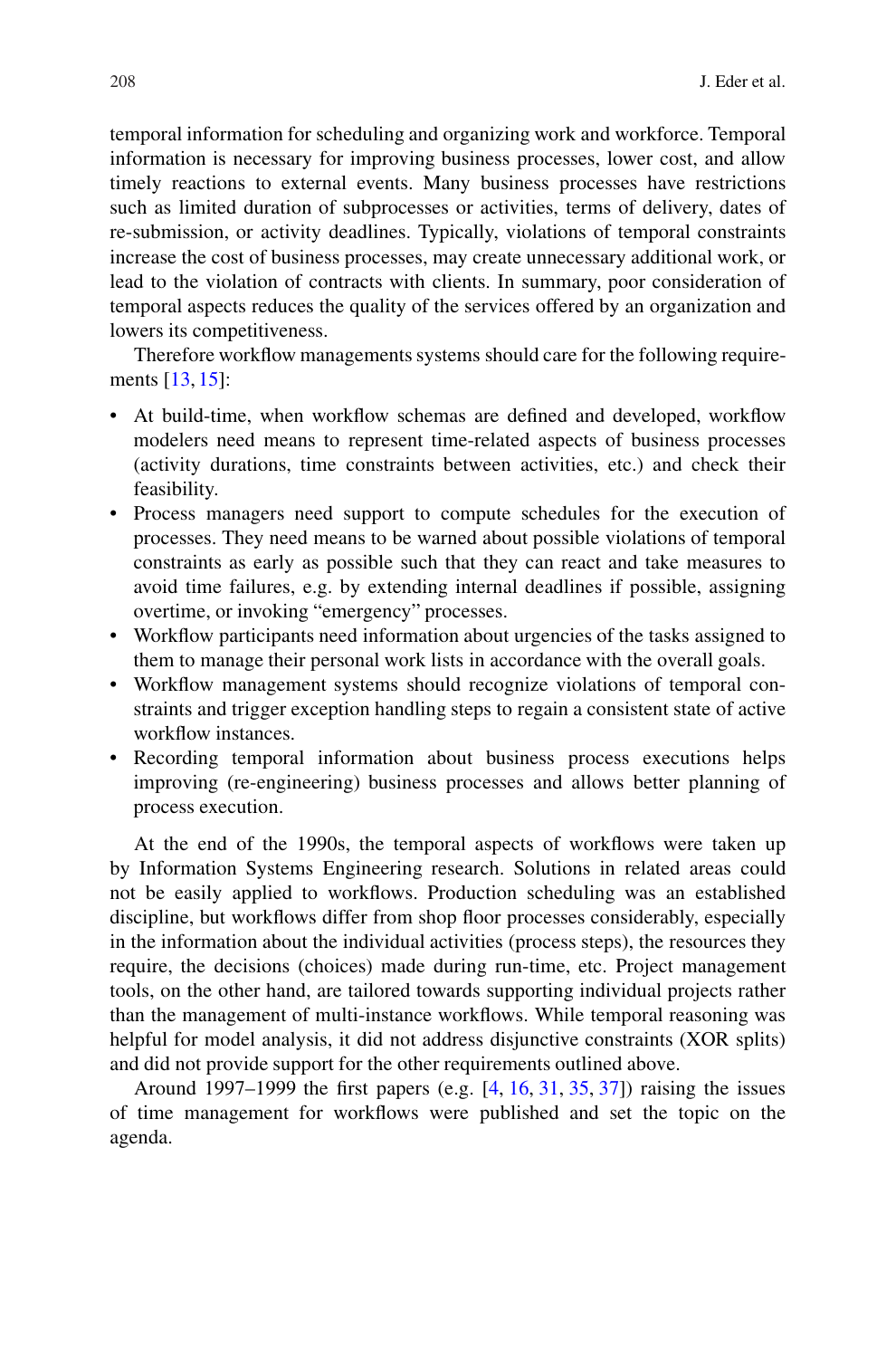#### **2 Time Constraints in Workflow Systems**

In  $[16]$ , we made contributions to: the formulation of the requirements for workflow time management, the representation of temporal information in workflow models, the temporal analysis of workflow models, and the computation of schedules for workflow execution.

In addition to the definition of the duration of workflow activities and the specification of deadlines for the execution of workflows, we introduced lowerand upper-bound constraints between start and end execution events associated with workflow activities. Furthermore, we allowed events to be bound to fixed dates.

We presented an algorithm that effectively checks whether the set of temporal constraints is satisfiable for a given workflow at build time. The algorithm is constructive in the sense that it computes a time plan specifying the admissible intervals for the start and end events. At process instantiation time, the time plan is mapped to an actual calendar, and the fixed date constraints are resolved and incorporated in the schedule. At run time, execution progress is monitored and the schedule is refined by taking the actual time points of the events into account.

#### **3 Temporal Aspects in Workflows**

During the last decade, the management of temporal aspects for workflows has attracted considerable research efforts across different dimensions. We summarize what we consider the most important strands of research in this space and exemplarily reference some relevant papers below.

- *Modeling of temporal aspects and analysis of workflows:* The types of temporal information represented in workflows has been extended by including more complex forms of constraints, such as transport times, and supporting more complex workflow models by considering more complex control structures. The algorithms for computing time plans have been modified accordingly to address these extensions [\[3,](#page-4-4) [10,](#page-4-5) [11,](#page-4-6) [14,](#page-4-7) [27,](#page-5-3) [28\]](#page-5-4).
- *Probabilistic time calculations:* Uncertainty is an integral characteristic of many workflows that can be introduced by many factors, including branching at split points, iterations, and varying activity durations. To better deal with uncertainty, probabilistic temporal workflow models have been developed which allow the computation of probabilistic execution plans [\[12,](#page-4-8) [29\]](#page-5-5).
- *Patterns:* The different approaches for representing temporal information and temporal constraints for workflows have been consolidated and documented as temporal workflow patterns [\[25\]](#page-5-6).
- *Resource constraints:* While temporal constraints are very important, workflow management must also address resource constraints in many scenarios [\[2,](#page-4-9) [26\]](#page-5-7).
- *Scheduling:* The information available in timed workflow graphs has been used to support scheduling of workflow activities, computation of individual schedules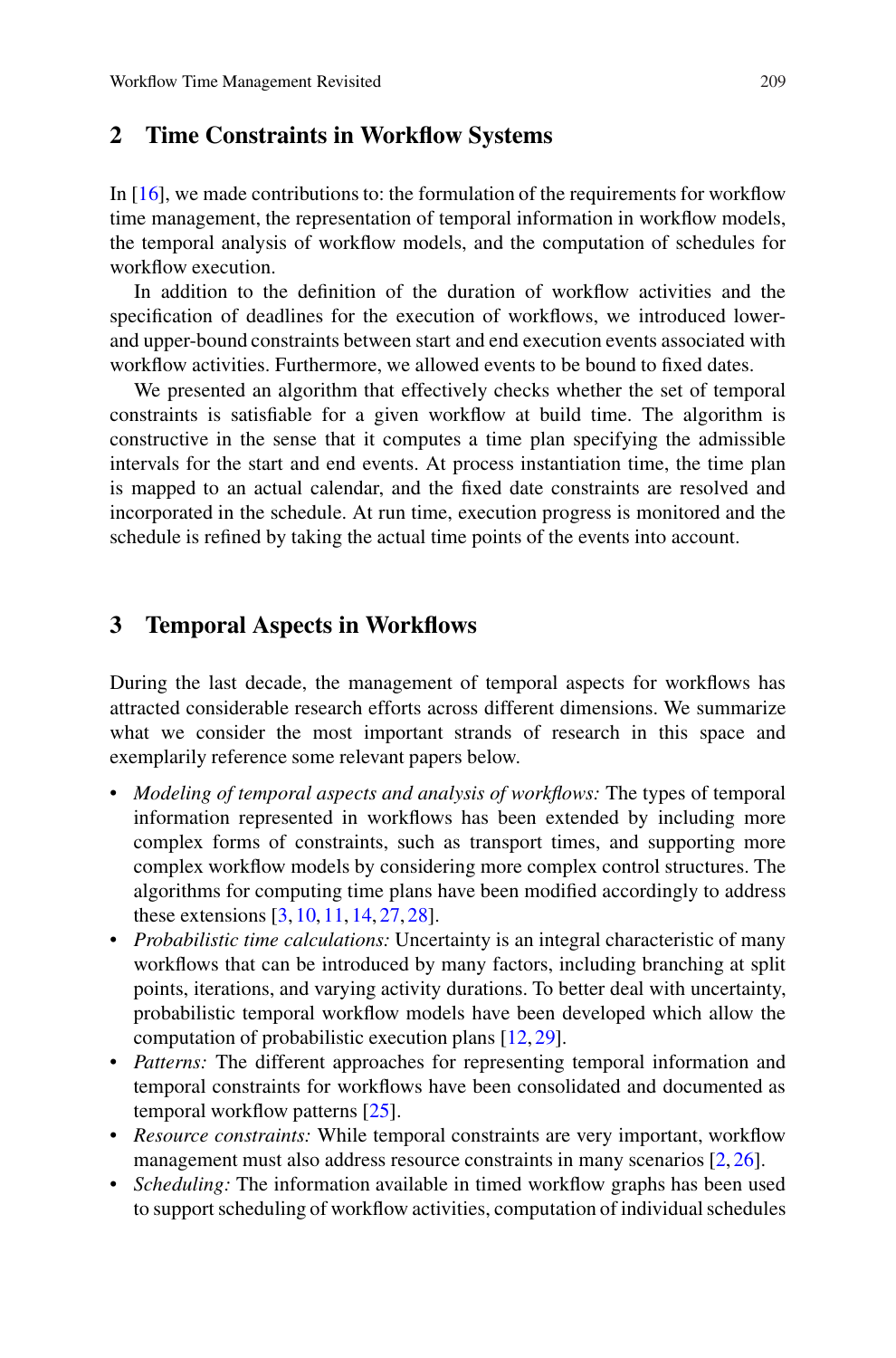for workflow participants to organize their work, and for various attempts to improve the performance of workflow execution [\[17,](#page-4-10) [23,](#page-5-8) [38\]](#page-5-9).

- *Exception handling:* The violation of temporal constraints leads to exceptions in the execution of a workflow. To capture and manage these exceptions in an automatic or an semi-automatic way, various techniques combined approaches from temporal workflow management and exception handling [\[33,](#page-5-10) [36,](#page-5-11) [39\]](#page-5-12).
- *Prediction:* Another approach comes from the confluence of temporal workflow management with workflow mining. While workflow time calculation always relied on empirical data coming from workflow logs, the analysis of these logs with workflow mining techniques provides additional valuable data for scheduling [\[1\]](#page-4-11).
- *Adaptability, change, flexibility*: In many situations, workflows cannot be executed in their entirety as planned. Rather, they have to be modified at runtime to accommodate unforeseen situations. Adaptable workflows and flexible workflows provide the means for dealing with these situations in an adequate an reliable way. Temporal information is quite important there as changed workflows have to satisfy temporal obligations [\[9,](#page-4-12) [24,](#page-5-13) [32\]](#page-5-14).
- *Grid workflows:* Applications in e-science require the execution of workflows over the grid. The scheduling of these workflows requires temporal information, as well as an efficient way for monitoring execution progress in order to react to different load distributions [\[6,](#page-4-13) [7\]](#page-4-14).
- *Distributed workflows:* Business processes do not stop at the perimeter of organizations, but typically transcend organization boundaries. Different approaches for inter-organizational workflows representation and exchange of temporal information between the organizations participating in an inter-organizational workflow have been developed. In addition, various algorithms have been developed to allow time management by exchanging only the permitted temporal information required for balancing the need for temporal workflow management with restrictions associated with passing information between participants [\[19,](#page-5-15) [20,](#page-5-16) [30\]](#page-5-17).
- *QoS for web service composition:* Temporal information is associated with the quality of Web service executions. The techniques of workflow time management have been taken up and adopted for the calculation of Quality-of-Service aspects for the composition of web services  $[5, 18, 22, 36, 40, 41]$  $[5, 18, 22, 36, 40, 41]$  $[5, 18, 22, 36, 40, 41]$  $[5, 18, 22, 36, 40, 41]$  $[5, 18, 22, 36, 40, 41]$  $[5, 18, 22, 36, 40, 41]$  $[5, 18, 22, 36, 40, 41]$  $[5, 18, 22, 36, 40, 41]$  $[5, 18, 22, 36, 40, 41]$  $[5, 18, 22, 36, 40, 41]$  $[5, 18, 22, 36, 40, 41]$ .
- *Application:* Workflow time management methods have been applied to solve problems in specific application areas like supply chains [\[21\]](#page-5-20), health care and hospital information systems [\[8,](#page-4-16) [34\]](#page-5-21), or scientific workflows [\[29\]](#page-5-5).

## **4 Conclusions**

Workflow time management was a very productive field of research during the last decade. Enormous progress was made towards providing workflow management systems and workflow applications with sophisticated models and techniques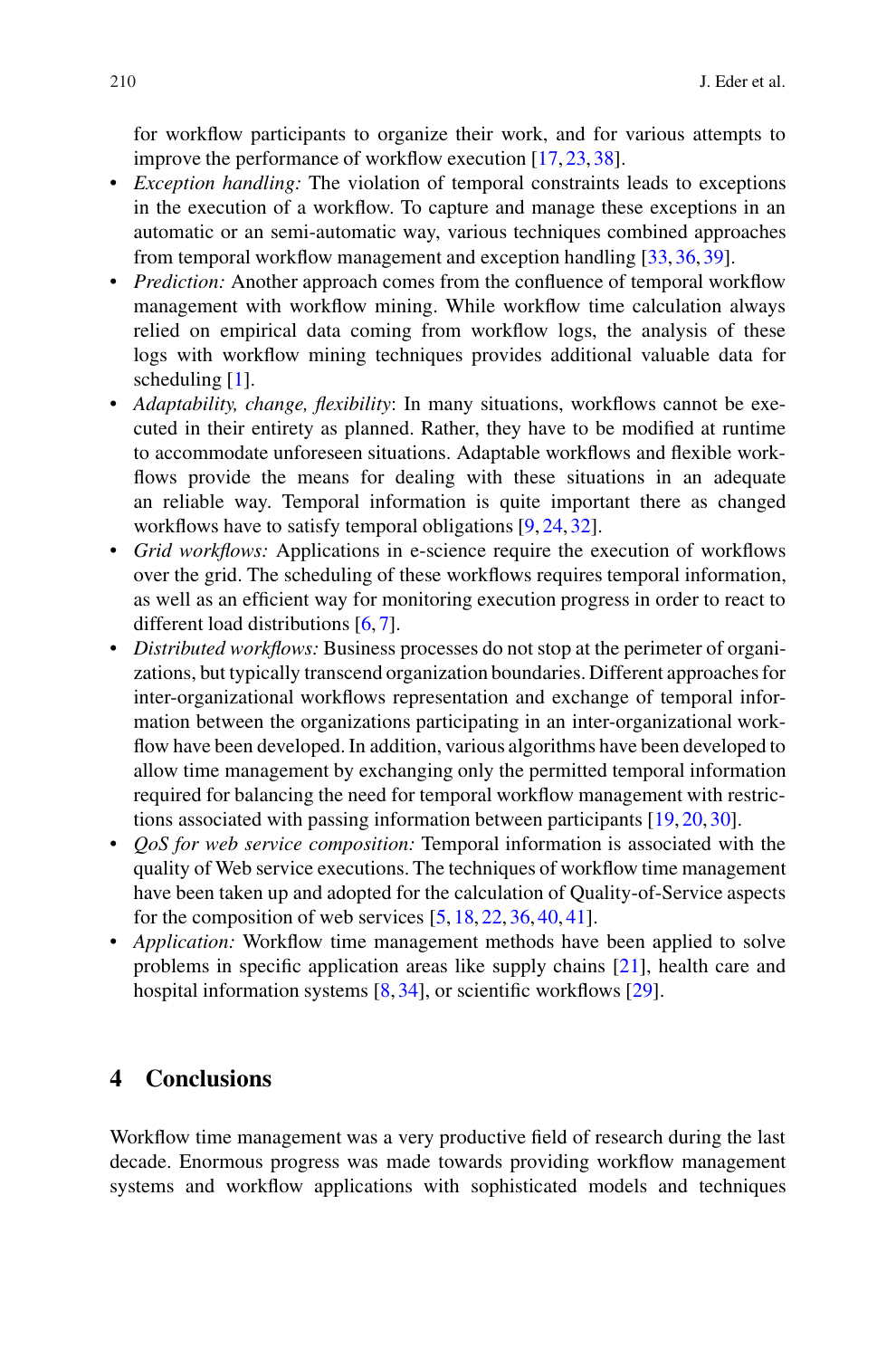for representing temporal information and temporal constraints and to greatly improve the quality of execution of business processes from a temporal perspective. Developed techniques reduce the number of violations of temporal constraints, and provide better temporal information for workflow managers, workflow participants and the consumers of process executions.

### **References**

- <span id="page-4-11"></span>1. van der Aalst, W., Schonenberg, M., Song, M.: Time prediction based on process mining. Information Systems **36**(2), 450–475 (2011)
- <span id="page-4-9"></span>2. Avanes, A.: Adaptive workflow scheduling under resource allocation constraints and network dynamics. In: PVLDB, pp. 1631–1637. VLDB Endowment (2008)
- <span id="page-4-4"></span>3. Bettini, C., Wang, X., Jajodia, S.: Temporal reasoning in workflow systems. Distributed and Parallel Databases **11**(3), 269–306 (2002)
- <span id="page-4-2"></span>4. Bussler, C.: Workflow instance scheduling with project management tools. In: Proc. Database and Expert Systems Applications, pp. 753–758. IEEE (1998)
- <span id="page-4-15"></span>5. Cardoso, J., Sheth, A., Miller, J., Arnold, J., Kochut, K.: Quality of service for workflows and web service processes. Journal of Web Semantics **1**(3), 281–308 (2004)
- <span id="page-4-13"></span>6. Chen, J., Yang, Y.: Key research issues in grid workflow verification and validation. In: Proceedings of the 2006 Australasian workshops on Grid computing and e-research-Volume 54, pp. 97–104. Australian Computer Society, Inc. (2006)
- <span id="page-4-14"></span>7. Chen, J., Yang, Y.: Adaptive selection of necessary and sufficient checkpoints for dynamic verification of temporal constraints in grid workflow systems. ACM Transactions on Autonomous and Adaptive Systems (TAAS) **2**(2) (2007). DOI 10.1145/1242060.1242063
- <span id="page-4-16"></span>8. Combi, C., Gozzi, M., Juarez, J., Oliboni, B., Pozzi, G.: Conceptual modeling of temporal clinical workflows. In: Temporal Representation and Reasoning, 14th International Symposium on, pp. 70–81. IEEE (2007)
- <span id="page-4-12"></span>9. Combi, C., Gozzi, M., Posenato, R., Pozzi, G.: Conceptual modeling of flexible temporal workflows. ACM Transactions on Autonomous and Adaptive Systems (TAAS) **7**(2) (2012). DOI 10.1145/2240166.2240169
- <span id="page-4-5"></span>10. Combi, C., Posenato, R.: Controllability in temporal conceptual workflow schemata. In: Business process management (BPM), *LNCS*, vol. 5701, pp. 64–79. Springer (2009)
- <span id="page-4-6"></span>11. Combi, C., Pozzi, G.: Temporal conceptual modelling of workflows. In: Conceptual Modeling - ER 2003, *LNCS*, vol. 2813, pp. 59–76. Springer (2003)
- <span id="page-4-8"></span>12. Eder, J., Eichner, H., Pichler, H.: A probabilistic approach to reduce the number of deadline violations and the tardiness of workflows. In: On the Move to Meaningful Internet Systems 2006: OTM 2006 Workshops, *LNCS*, vol. 4277, pp. 5–7. Springer (2006)
- <span id="page-4-0"></span>13. Eder, J., Gruber, W., Panagos, E.: Temporal modeling of workflows with conditional execution paths. In: Database and Expert Systems Applications, *LNCS*, vol. 1873, pp. 243–253. Springer (2000)
- <span id="page-4-7"></span>14. Eder, J., Panagos, E.: Managing time in workflow systems, pp. 109–132. Future Strategies Inc. i.a.w. Workflow Management Coalition (2001)
- <span id="page-4-1"></span>15. Eder, J., Panagos, E., Pozewaunig, H., Rabinovich, M.: Time management in workflow systems. BIS **99**, 265–280 (1999)
- <span id="page-4-3"></span>16. Eder, J., Panagos, E., Rabinovich, M.: Time constraints in workflow systems. In: Advanced Information Systems Engineering, *LNCS*, vol. 1626, pp. 286–300. Springer (1999)
- <span id="page-4-10"></span>17. Eder, J., Pichler, H., Gruber, W., Ninaus, M.: Personal schedules for workflow systems. In: Business Process Management, *LNCS*, vol. 2678, pp. 216–231. Springer (2003)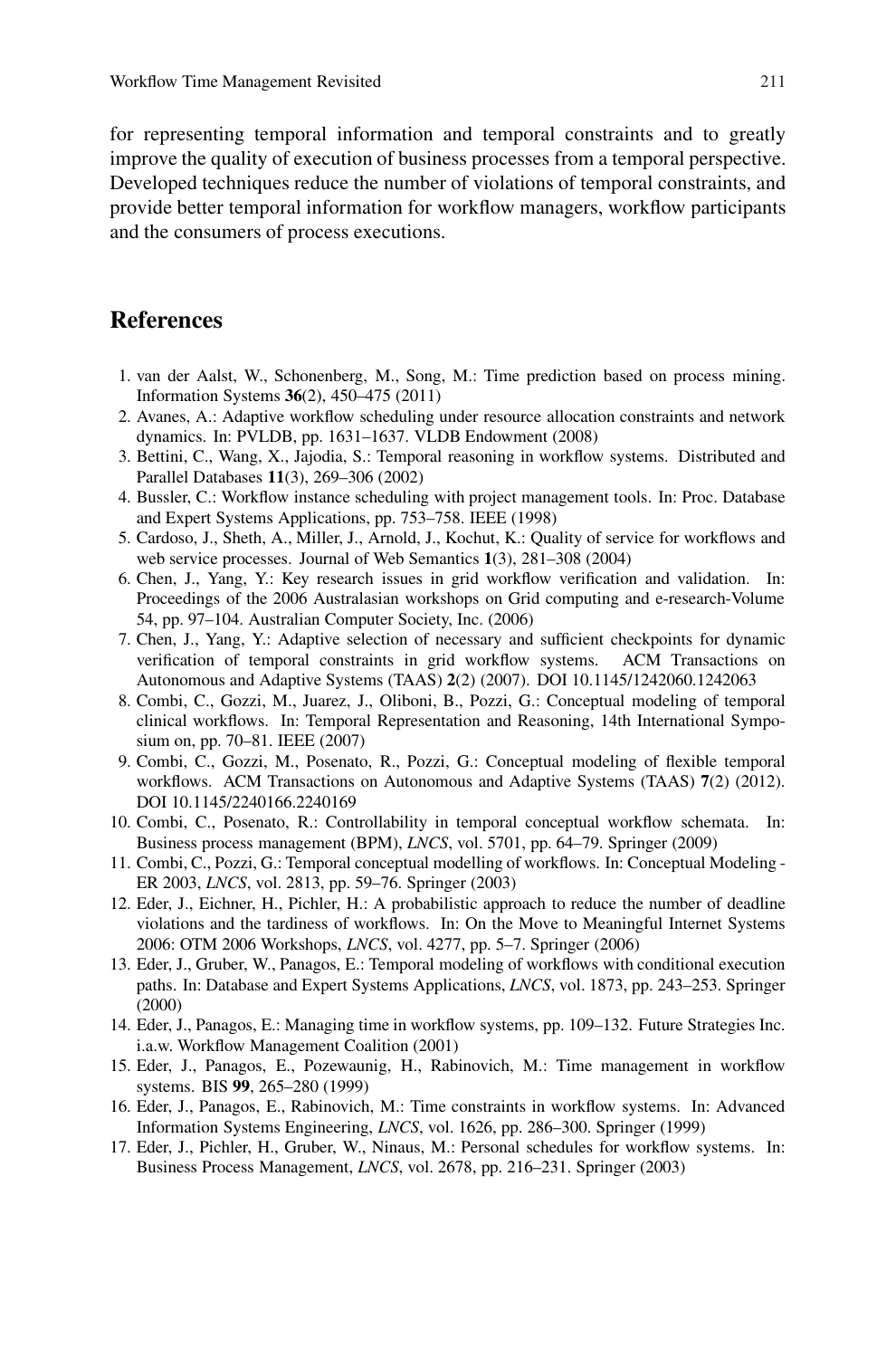- <span id="page-5-18"></span>18. Eder, J., Pichler, H., Vielgut, S.: An architecture for proactive timed web service compositions. In: Business Process Management Workshops, *LNCS*, vol. 4103, pp. 323–335. Springer (2006)
- <span id="page-5-15"></span>19. Eder, J., Pichler, H., Vielgut, S.: Avoidance of deadline-violations for inter-organizational business processes. In: Databases and Information Systems, 2006, pp. 33–40. IEEE (2006)
- <span id="page-5-16"></span>20. Eder, J., Tahamtan, A.: Temporal conformance of federated choreographies. In: Database and Expert Systems Applications, *LNCS*, vol. 5181, pp. 668–675. Springer (2008)
- <span id="page-5-20"></span>21. Goel, A., Gupta, S., Srinivasan, S., Jha, B.: Integration of supply chain management using multiagent system & negotiation model. International Journal of Computer and Electrical Engineering **3**(3) (2011)
- <span id="page-5-19"></span>22. Guermouche, N., Godart, C.: Timed model checking based approach for web services analysis. In: ICWS 2009. IEEE International Conference on Web Services, pp. 213–221. IEEE (2009)
- <span id="page-5-8"></span>23. Hyun Son, J., Ho Kim, M.: Improving the performance of time-constrained workflow processing. Journal of Systems and Software **58**(3), 211–219 (2001)
- <span id="page-5-13"></span>24. Klingemann, J.: Controlled flexibility in workflow management. In: Advanced Information Systems Engineering, *LNCS*, vol. 1789, pp. 126–141. Springer (2000)
- <span id="page-5-6"></span>25. Lanz, A., Weber, B., Reichert, M.: Workflow time patterns for process-aware information systems. In: Enterprise, Business-Process and Information Systems Modeling, Proc., *LNBIP*, vol. 50, pp. 94–107. Springer (2010)
- <span id="page-5-7"></span>26. Li, H., Yang, Y., Chen, T.: Resource constraints analysis of workflow specifications. Journal of Systems and Software **73**(2), 271–285 (2004)
- <span id="page-5-3"></span>27. Li, J., Fan, Y., Zhou, M.: Timing constraint workflow nets for workflow analysis. Systems, Man and Cybernetics, Part A: Systems and Humans, IEEE Transactions **33**(2), 179–193 (2003)
- <span id="page-5-4"></span>28. Li, J., Fan, Y., Zhou, M.: Performance modeling and analysis of workflow. Systems, Man and Cybernetics, Part A: Systems and Humans, IEEE Transactions on **34**(2), 229–242 (2004)
- <span id="page-5-5"></span>29. Liu, X., Ni, Z., Chen, J., Yang, Y.: A probabilistic strategy for temporal constraint management in scientific workflow systems. Concurrency and Computation: Practice and Experience **23**(16), 1893–1919 (2011)
- <span id="page-5-17"></span>30. Makni, M., Tata, S., Yeddes, M., Ben Hadj-Alouane, N.: Satisfaction and coherence of deadline constraints in inter-organizational workflows. In: On the Move to Meaningful Internet Systems: OTM 2010, Proc., *LNCS*, vol. 6426, pp. 523–539. Springer (2010)
- <span id="page-5-0"></span>31. Marjanovic, O., Orlowska, M.: On modeling and verification of temporal constraints in production workflows. Knowledge and Information Systems **1**(2), 157–192 (1999)
- <span id="page-5-14"></span>32. M¨uller, R., Greiner, U., Rahm, E.: Agentwork: a workflow system supporting rule-based workflow adaptation. Data & Knowledge Engineering **51**(2), 223–256 (2004)
- <span id="page-5-10"></span>33. Müller, R., Rahm, E.: Dealing with logical failures for collaborating workflows. In: Cooperative Information Systems, pp. 210–223. Springer (2000)
- <span id="page-5-21"></span>34. Ouyang, C., Wynn, M.T., Kuhr, J.C., Adams, M.J., Becker, T., ter Hofstede, A.H., Fidge, C.J.: Workflow support for scheduling in surgical care processes. In: The 19th European Conference on Information Systems : ICT and Sustainable Service Development (ECIS 2011). Aalto University School of Economics, Helsinki (2011). URL <http://eprints.qut.edu.au/41956/>
- <span id="page-5-1"></span>35. Panagos, E., Rabinovich, M.: Predictive workflow management. In: Proceedings of the 3rd International Workshop on Next Generation Information Technologies and Systems. (1997)
- <span id="page-5-11"></span>36. Pichler, H., Wenger, M., Eder, J.: Composing time-aware web service orchestrations. In: Advanced Information Systems Engineering, *LNCS*, vol. 5565, pp. 349–363. Springer (2009)
- <span id="page-5-2"></span>37. Pozewaunig, H., Eder, J., Liebhart, W.: epert: Extending pert for workflow management systems. In: First EastEuropean Symposium on Advances in Database and Information Systems ADBIS, pp. 217–224. Nevsky Dialect (1997)
- <span id="page-5-9"></span>38. Senkul, P., Kifer, M., Toroslu, I.: A logical framework for scheduling workflows under resource allocation constraints. In: Proc. of the 28th international conference on Very Large Data Bases, pp. 694–705. VLDB Endowment, ACM (2002)
- <span id="page-5-12"></span>39. Van Der Aalst, W., Rosemann, M., Dumas, M.: Deadline-based escalation in process-aware information systems. Decision Support Systems **43**(2), 492–511 (2007)